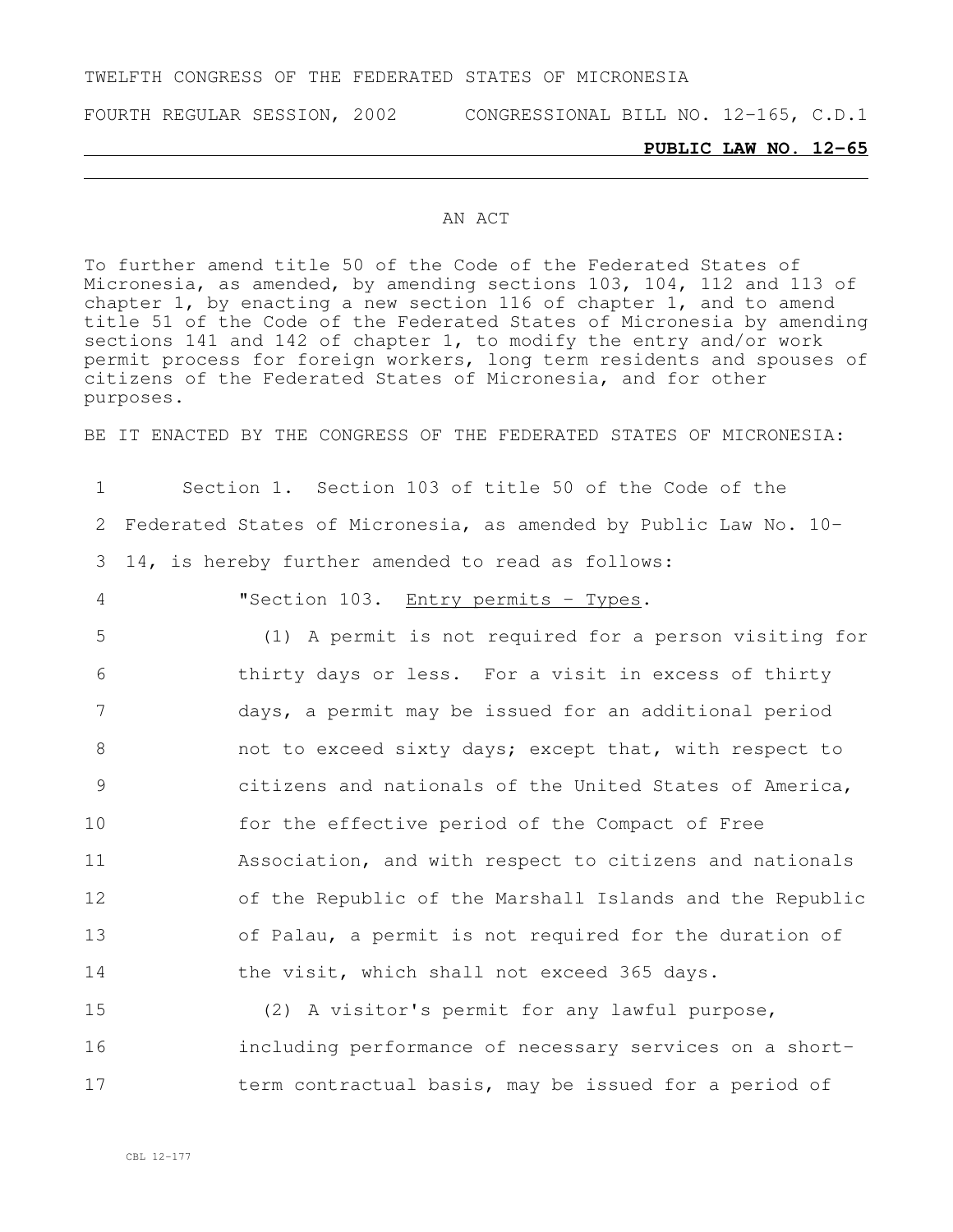specified duration reflecting the time necessary to accomplish the purpose.

 (3) A student permit shall be issued for a specified duration reflecting a student's enrollment in a school or educational program.

 (4) A foreign government official's permit may be issued to any official, employee, or contractual personnel of a foreign government or governmental regional or international organization who wishes to enter the Federated States of Micronesia for purposes of official governmental activities and who is not entitled 12 to enter the Federated States of Micronesia without a permit under section 102 of this chapter.

 (5) Notwithstanding any provision of subsections (1) and (2) of this section, a person entering the Federated States of Micronesia for the purpose of engaging in wholesale or retail sales of goods or services, or for 18 the purpose of taking orders for the purchase of goods or services, without establishing a place of habitation or a place of business within the Federated States of Micronesia, shall be issued a salesperson's permit; PROVIDED, however, that this subsection shall not apply to any person who has a foreign investor's permit pursuant to subsection (7) of this section.

(6) An alien worker's permit shall be issued to a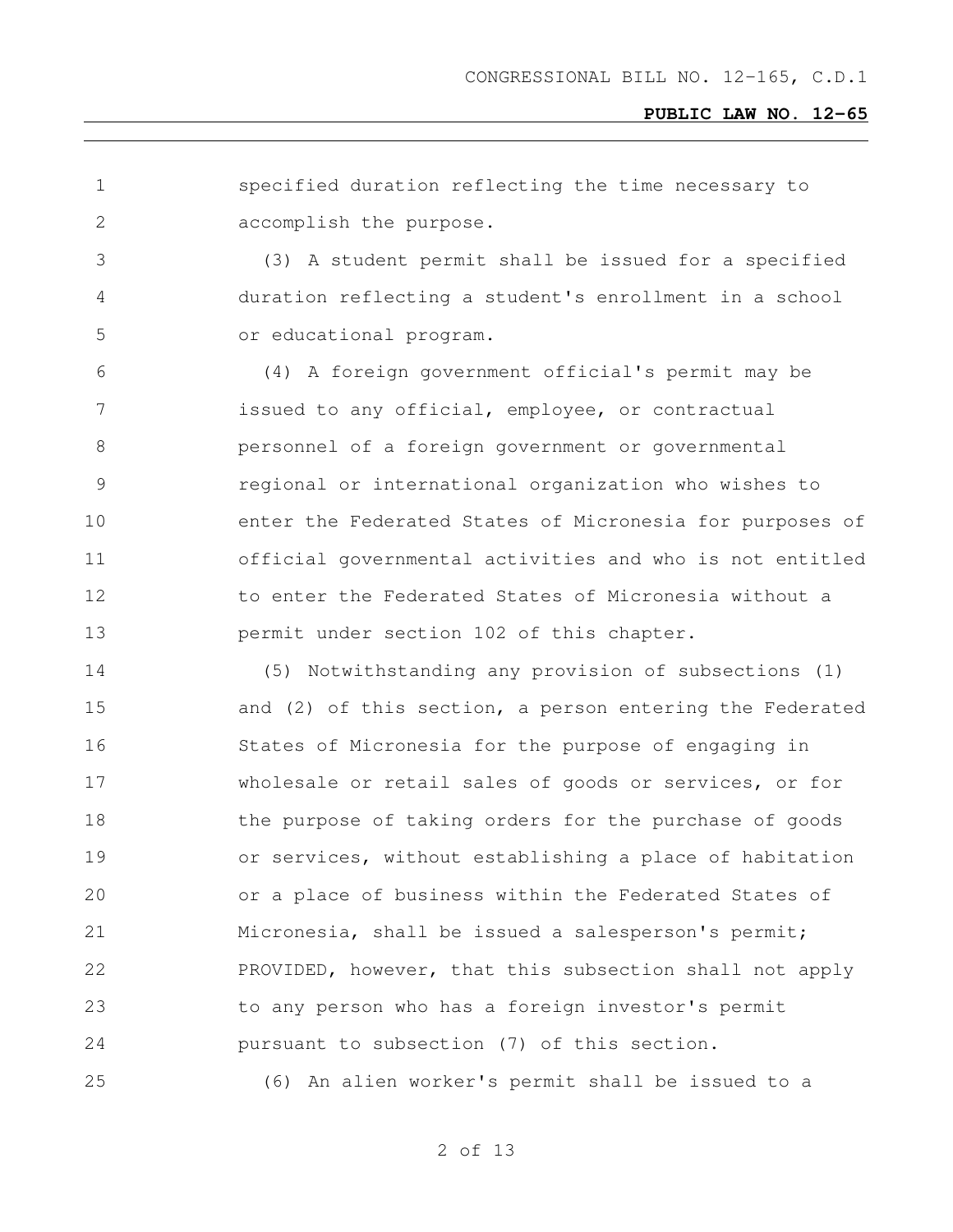noncitizen entering the Federated States of Micronesia upon compliance with all National laws relating to private or governmental employment for the period in which the employment of the alien worker is authorized by contract. The permit shall be renewed upon extension or renewal of the alien's lawful employment status. (7) A foreign investor's entry permit shall be issued for a specified duration and may be renewed upon renewal or extension of such foreign investor's business permit. (8) A researcher's entry permit shall be issued for **11** research in the fields of endeavor that the President deems in the best interest of and for the well-being of 13 the citizens of the Federated States of Micronesia; PROVIDED that the President receives from the researcher's intended place of stay prior permission for his entry. The President may attach thereto such conditions or restrictions as he deems necessary. (9) A missionary's permit shall be issued to a duly ordained, licensed, and certified minister or clergyman. (10) An entry permit shall be issued to a lawful spouse of a citizen. (a) A spouse permit may be revoked or denied, in accordance with the provisions of this chapter, upon a

are irreconcilably separated, or the citizen-spouse is

finding that (i) the parties are divorced, the parties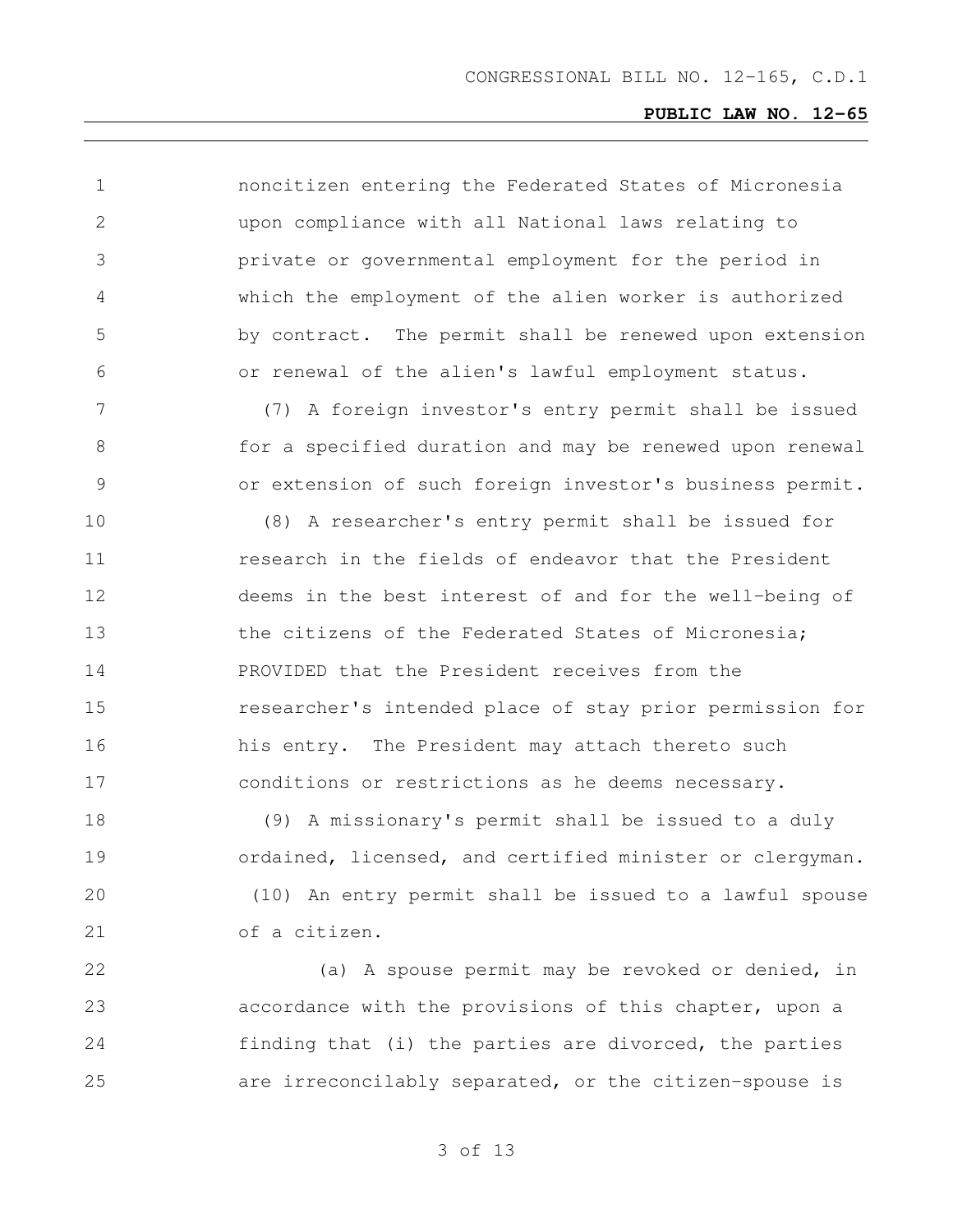| $\mathbf 1$  |          | deceased; and (ii) the revocation or denial is in the       |
|--------------|----------|-------------------------------------------------------------|
| $\mathbf{2}$ |          | best interests of the Federated States of Micronesia.       |
| 3            |          | (b) Except in extraordinary circumstances, no               |
| 4            |          | action to revoke or deny a spouse permit on the grounds     |
| 5            |          | of death of the citizen-spouse shall be taken for a         |
| 6            |          | period of six months from the date of death of the          |
| 7            |          | citizen-spouse.                                             |
| 8            |          | (11) A dependent's entry permit may be issued to an         |
| 9            |          | unmarried child, under the age of 18, of a citizen or a     |
| 10           |          | noncitizen spouse, subject to the conditions in             |
| 11           |          | subsection (10) of this section.                            |
| 12           |          | (12) A spouse or unmarried child under the age of           |
| 13           |          | eighteen of any noncitizen principal listed in this         |
| 14           |          | section, except subsection (11), may be issued an entry     |
| 15           |          | permit for the duration of the principal's entry permit     |
| 16           |          | and may be renewed upon renewal of the principal's entry    |
| 17           |          | permit."                                                    |
| 18           |          | Section 2. Section 104 of title 50 of the Code of the       |
| 19           |          | Federated States of Micronesia is hereby amended to read as |
| 20           | follows: |                                                             |
| 21           |          | "Section 104. Entry permits - Duration; Habitual            |
| 22           |          | residence; Change of status.                                |
| 23           |          | (1) Duration. Unless otherwise specified, all entry         |
| 24           |          | permits are limited to one year maximum period, with        |
| 25           |          | provision for renewal; except that, entry permits may be    |
|              |          |                                                             |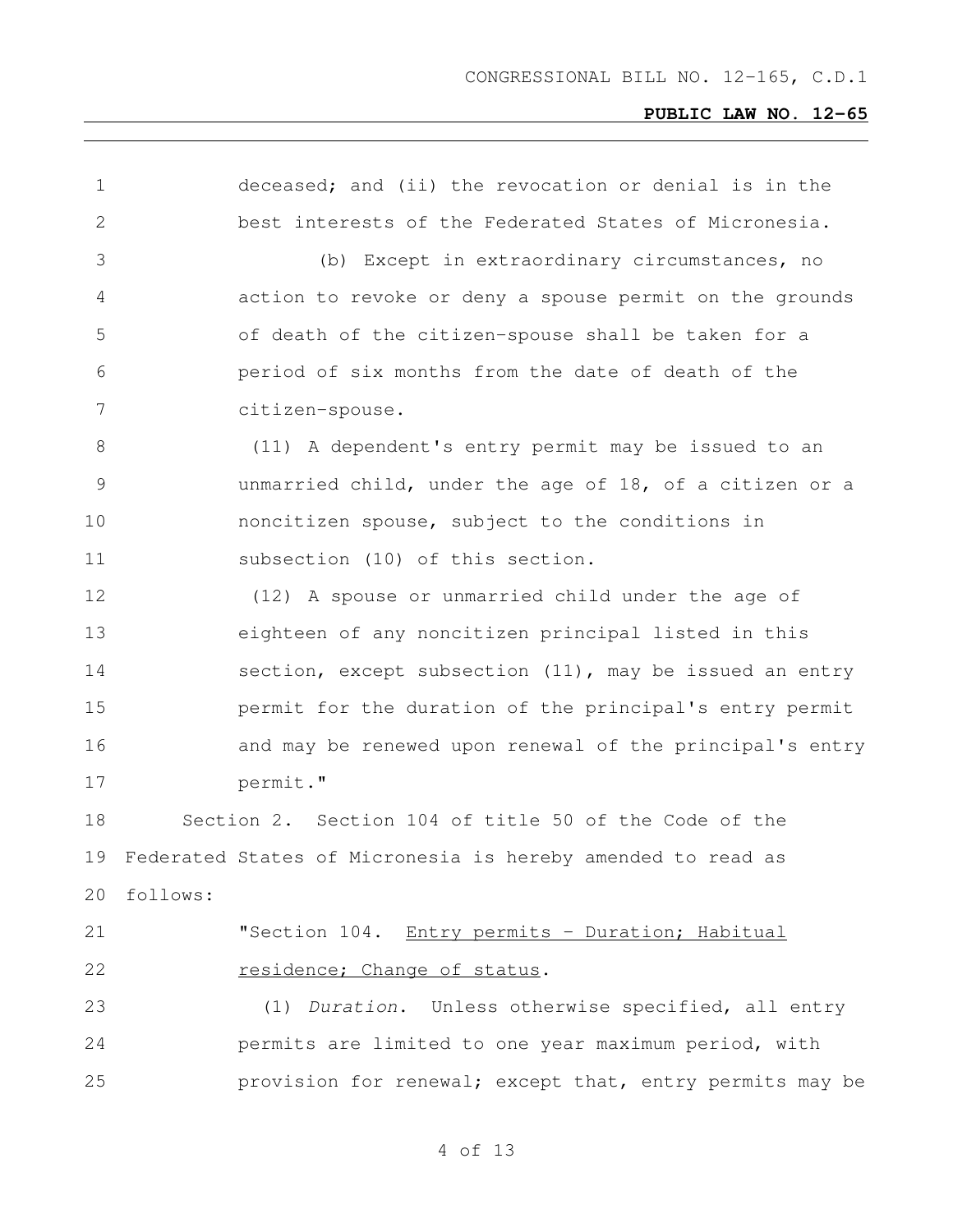| $\mathbf 1$   | issued for a period not to exceed 5 years for citizens                               |
|---------------|--------------------------------------------------------------------------------------|
| 2             | and nationals of the United States of America who,                                   |
| 3             | immediately prior to issuance of the permit, have                                    |
| 4             | resided continuously in the Federated States of                                      |
| 5             | Micronesia for at least 5 years.                                                     |
| 6             | Habitual residence.<br>(2)                                                           |
| 7             | (a) A noncitizen who remains in the Federated                                        |
| 8             | States of Micronesia as a visitor under section 103(1)                               |
| $\mathcal{G}$ | of this chapter for one year or more shall be classified                             |
| 10            | as a habitual resident.                                                              |
| 11            | A habitual resident may be present in the<br>(b)                                     |
| 12            | Federated States of Micronesia only for 30 day visits as                             |
| 13            | permitted by section 103(1) of this chapter or for a                                 |
| 14            | longer period of time as permitted by section $103(2)$ ,                             |
| 15            | $(3)$ , $(4)$ , $(5)$ , $(6)$ , $(7)$ , $(8)$ , $(9)$ , $(10)$ , $(11)$ or $(12)$ of |
| 16            | this chapter.                                                                        |
| 17            | (3) Change of Status.                                                                |
| 18            | (a) The immigration status of a noncitizen                                           |
| 19            | entering the Federated States of Micronesia as a visitor                             |
| 20            | under section 103(1) or 103(2) of this chapter may not                               |
| 21            | be changed during his stay in the Federated States of                                |
| 22            | Micronesia. The immigration status of any noncitizen                                 |
| 23            | entering or residing in the Federated States of                                      |
| 24            | Micronesia under any other provision of this chapter may                             |
| 25            | not be changed during his stay in the Federated States                               |
|               |                                                                                      |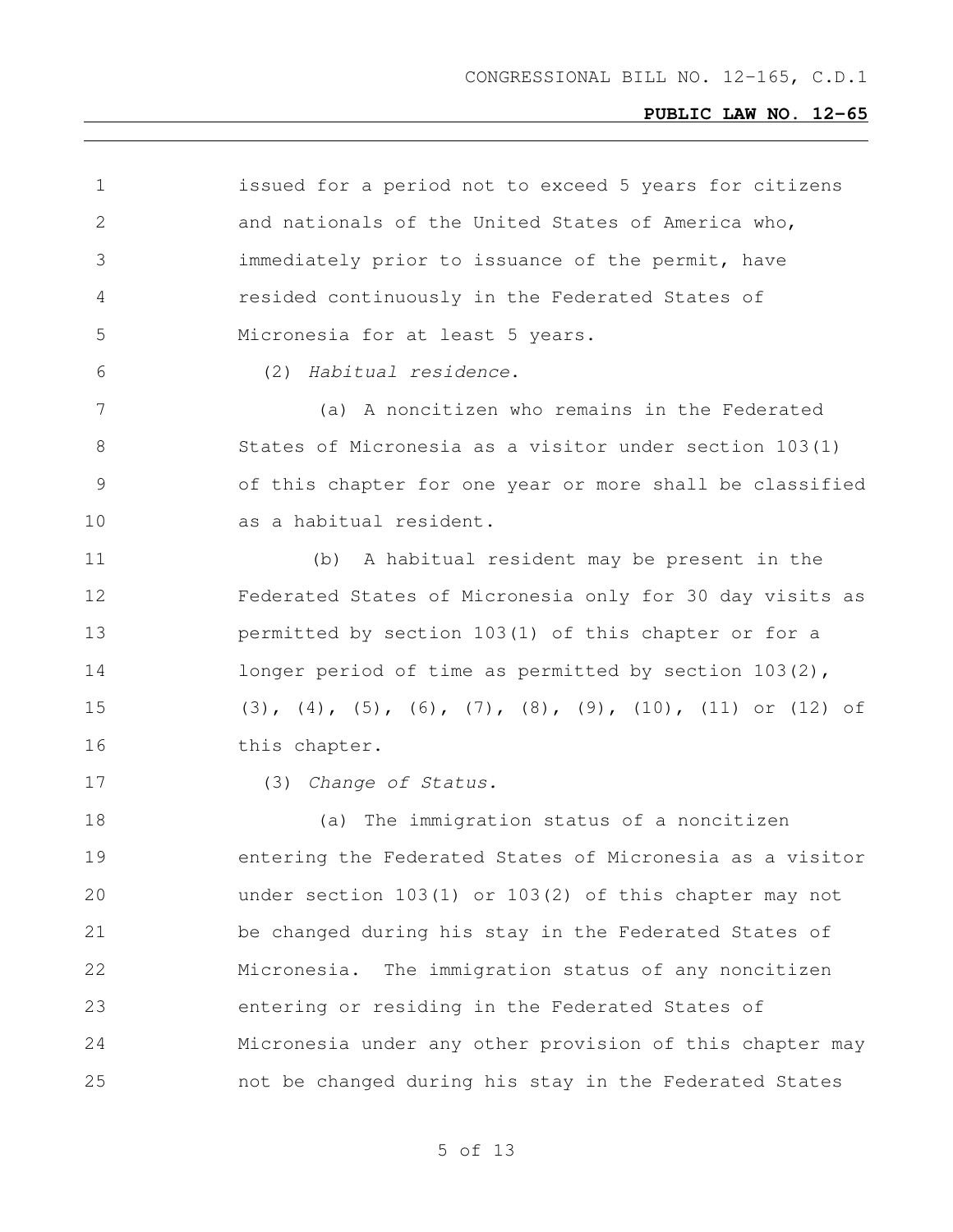of Micronesia, except in accordance with the provisions of this title.

 (b) For a noncitizen to change status, he shall be required to apply for a permit reflecting his changed status and pay a fee, except that citizens and nationals of the United States of America, for the duration of the Compact of Free Association, and citizens and nationals of the Republic of the Marshall Islands or the Republic of Palau shall not be required to pay a fee to change 10 immigration status.

 (c) The amount of the fee required by subsection (b) of this section, which shall not be less than 13 \$1,000, and the circumstances under which a change in immigration status may be granted shall be set forth in regulations issued pursuant to section 102(1) of title 17 of the Code of the Federated States of Micronesia. Payment of such fee is required in addition to, and not 18 as a substitute for, any requirements of the desired new status.

 (d) The President may impose additional conditions for such change of status.

 (4) *Waiver*. The provisions of this section shall not be waived by the President or his designee." Section 3. Section 112 of title 50 of the Code of the Federated States of Micronesia, as enacted by Public Law No. 10-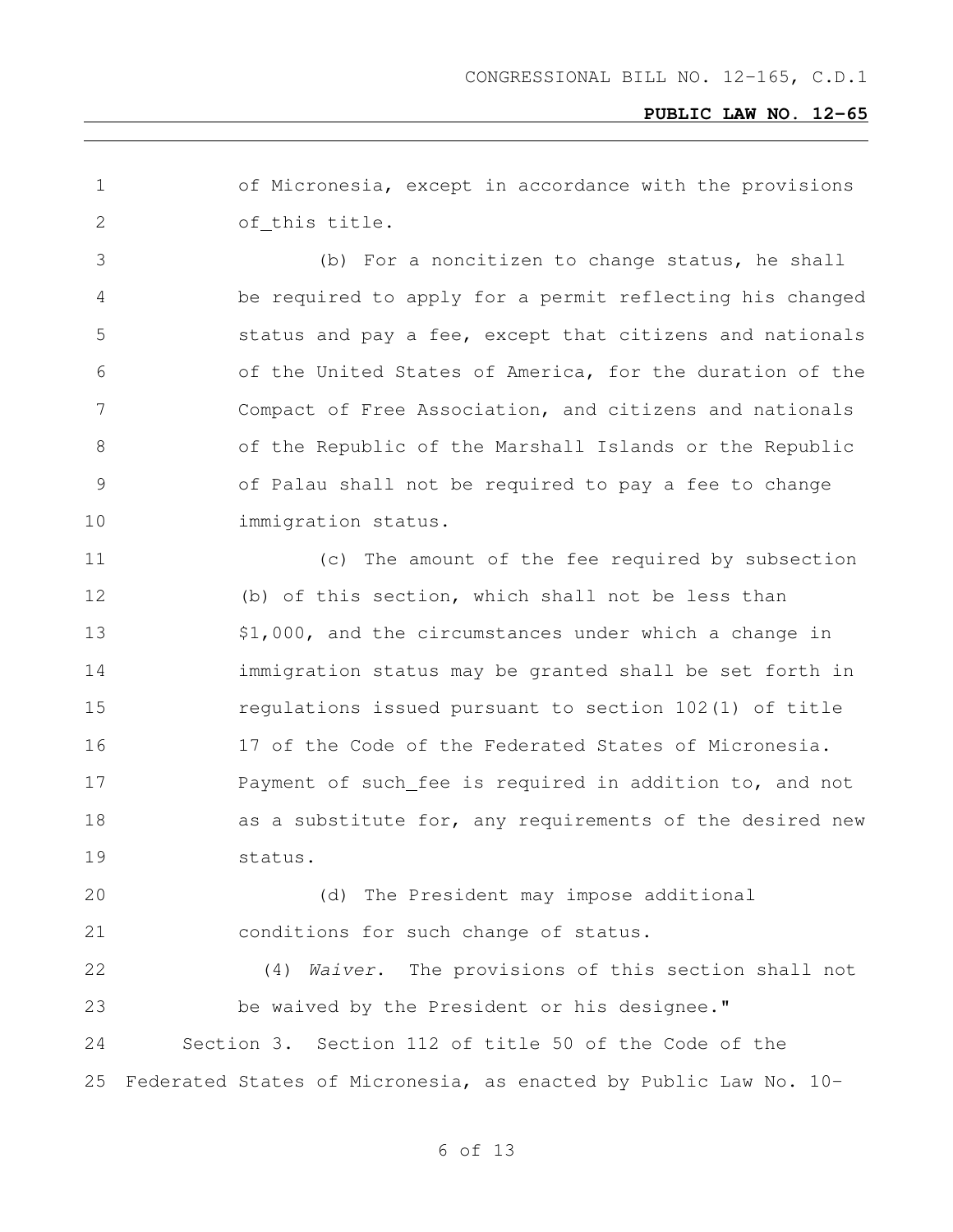14, is hereby amended to read as follows:

"Section 112. Fees.

 In addition to any other fee required by the provisions of this chapter, each application for an entry permit or an entry permit renewal shall be accompanied by the payment of a fee. The President shall, by executive order or regulation, establish the amount of such fee and may establish different fees for application or renewal."

 Section 4. Section 113 of title 50 of the Code of the Federated States of Micronesia, as amended by Public Law No. 10- 35, is hereby further amended to read as follows:

"Section 113. Entry Permit Revolving Fund.

 (1) There is created and established the Entry Permit Revolving Fund separate from the General Fund of the Federated States of Micronesia and all other funds.

 (2) The purpose of the Entry Permit Revolving Fund is to establish an ongoing revolving fund to allow revenue from the issuance and renewal of entry permits and other relevant fees to be used for entry permit issuance and **renewal, when so designated by the Congress of the**  Federated States of Micronesia, and for training FSM citizens to assume positions in the FSM workforce currently held by noncitizen workers.

(3) All revenues received from the issuance and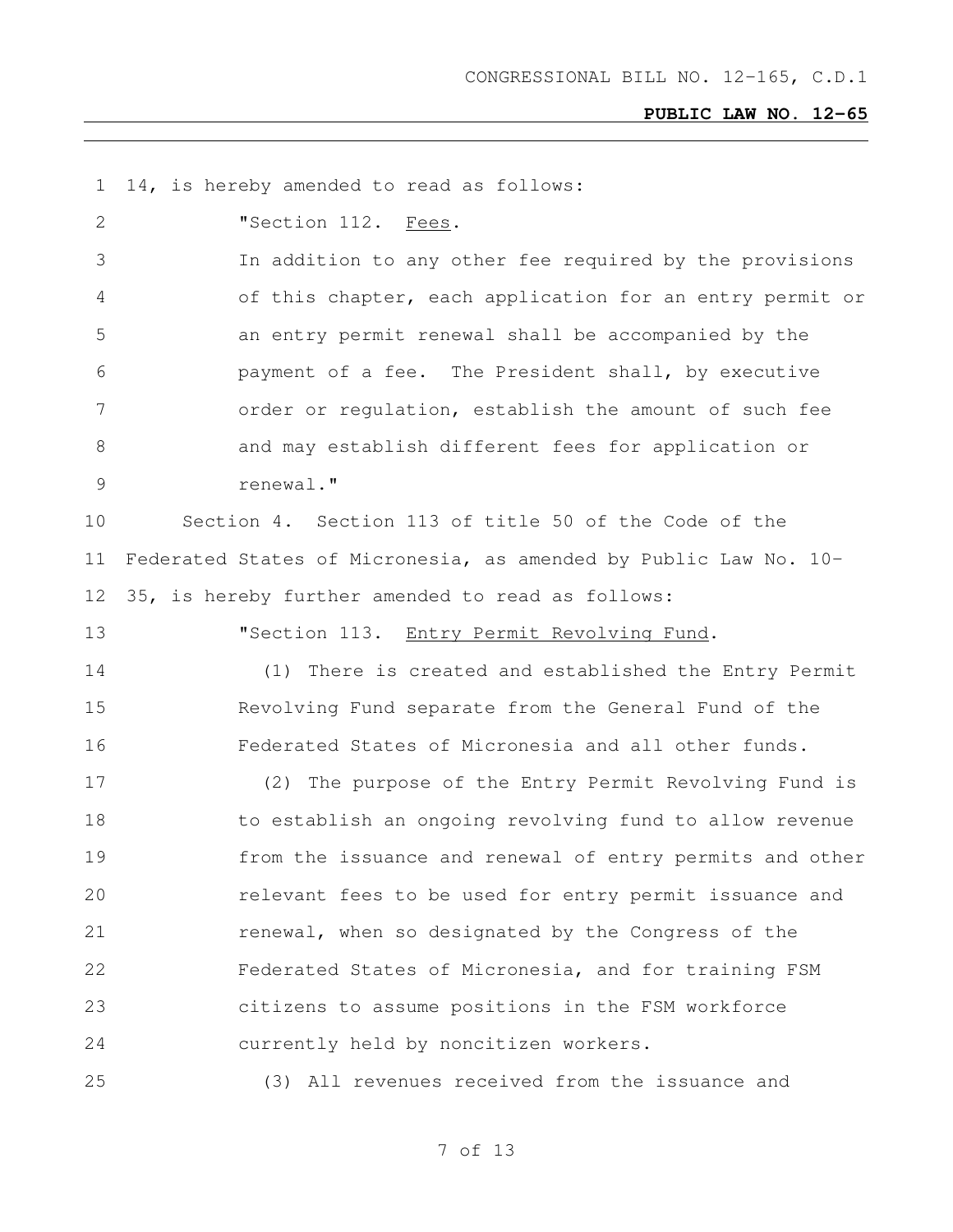renewal of entry permits and from the payment of any fee required under this chapter or chapter 1 of title 51 of the Code of the Federated States of Micronesia shall be deposited in the Entry Permit Revolving Fund. Any unexpended monies in the Entry Permit Revolving Fund shall not revert to the General Fund, nor lapse at the 7 end of the fiscal year.

 (4) The Entry Permit Revolving Fund shall be administered by the Chief of the Division of Immigration, under the supervision of the Secretary of 11 the Department of Justice. The Chief shall, not later than 30 days after the close of each governmental fiscal year, submit to the Secretary a complete report of the activities and condition of the Entry Permit Revolving Fund for the fiscal year just closed, and any plans for use of the Fund for the fiscal year just started. The Secretary shall, within 30 days of receipt of the report from the Chief, forward the report to the President and the Congress of the Federated States of Micronesia.

 (5) The Public Auditor shall audit the Entry Permit Revolving Fund at such times as the Public Auditor deems appropriate."

 Section 5. Title 50 of the Code of the Federated States of Micronesia, as amended by Public Laws Nos. 10-14, 10-35, 10-140 and 11-21, is hereby further amended by enacting a new section 116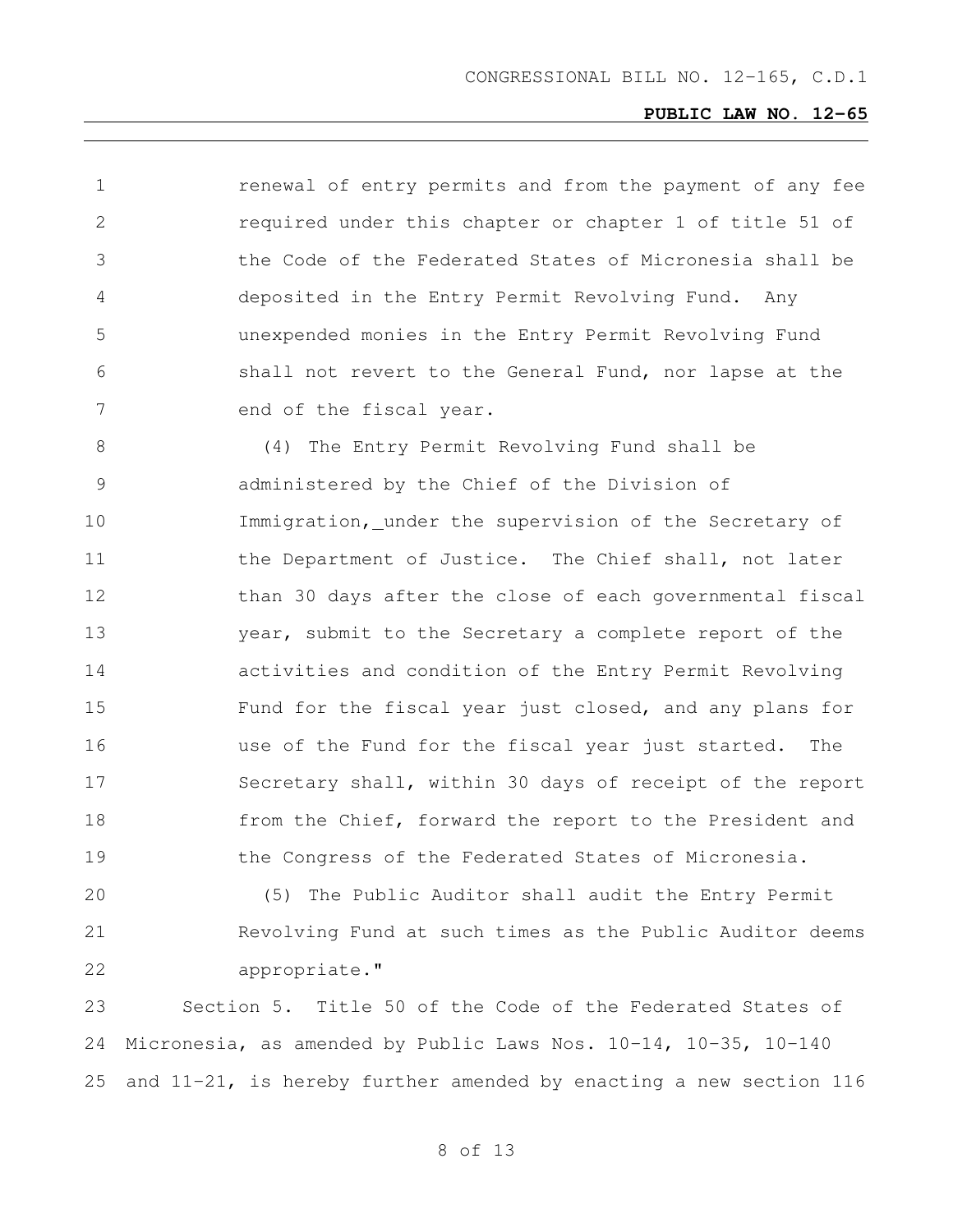to read as follows:

**"Section 116.** Hearing and appeal. (1) Any person aggrieved by a decision of the Division of Immigration and Labor shall be entitled to a hearing, as set forth in regulations issued pursuant to section 111 of this chapter. Unless otherwise required to preserve national security, hearings shall be conducted in accordance with the administrative procedures set forth in title 17 of the Code of the Federated States of Micronesia, except that hearings may be conducted on an expedited basis when provided for by regulation. (2) Regulations implementing subsection (1) of this section shall provide for an informal hearing before the officer in charge of the local immigration office. Appeals from the decision of the officer in charge of 16 the local immigration office shall be heard by a committee consisting of the Chief of Immigration or, in 18 the event of a conflict of interest on the part of the Chief, his designee, the Secretary of the Department of Justice or his designee, and a representative of the Department of Foreign Affairs. The decisions of the appeal committee shall constitute final agency action for the purposes of title 17 of the Code of the Federated States of Micronesia." Section 6. Section 141 of title 51 of the Code of the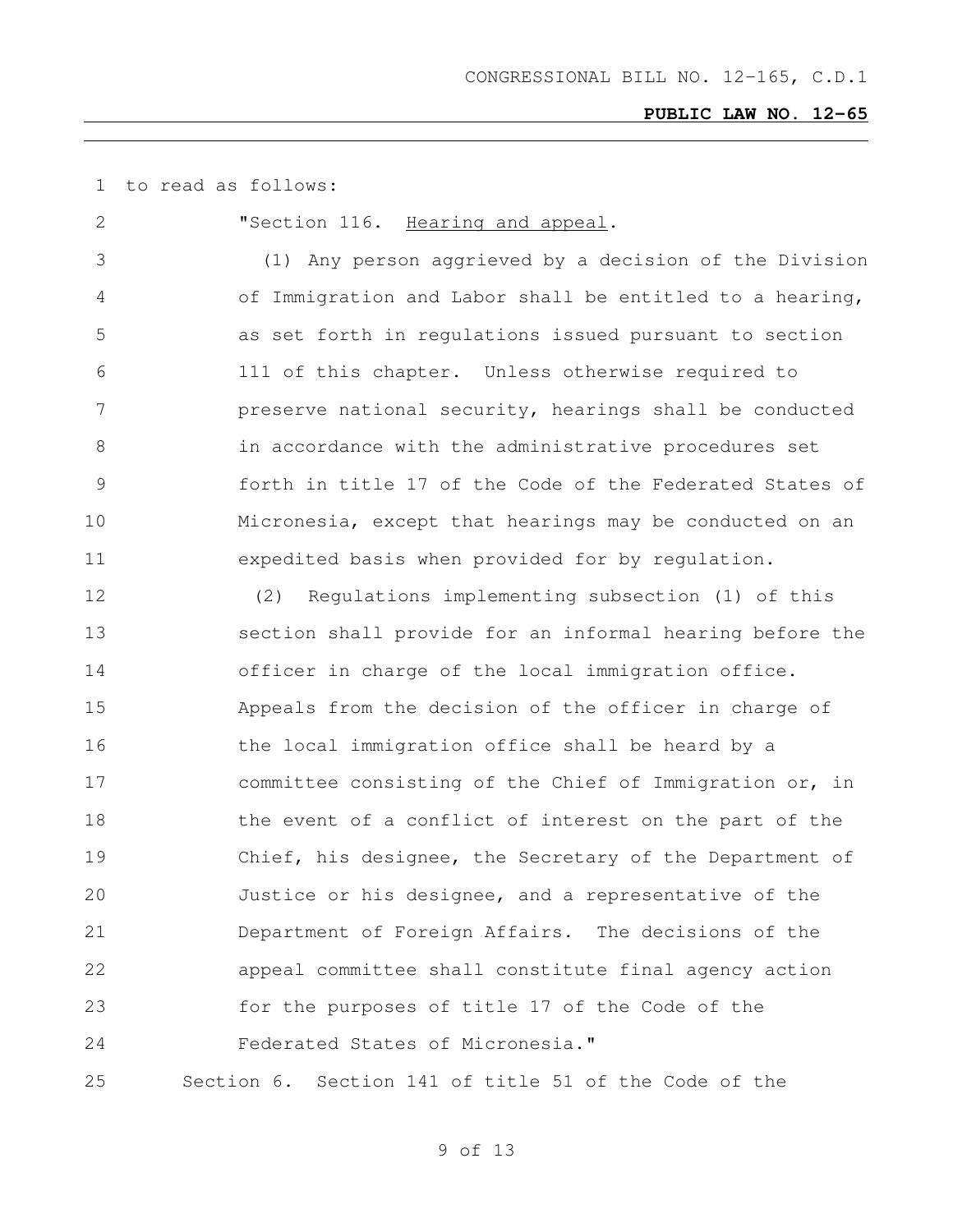| 1             |          | Federated States of Micronesia is hereby amended to read as |
|---------------|----------|-------------------------------------------------------------|
| 2             | follows: |                                                             |
| 3             |          | Section 141. Outside employment for compensation.           |
| 4             |          | It shall be unlawful for any nonresident worker<br>(1)      |
| 5             |          | admitted into the Trust Territory under the provisions      |
| 6             |          | of this title to engage in any other employment for         |
| 7             |          | compensation or for profit other than for the employer      |
| $8\,$         |          | who has contracted with the chief for the employment of     |
| $\mathcal{G}$ |          | such nonresident worker in the Trust Territory, except      |
| 10            |          | in accordance with the provisions of this section.          |
| 11            |          | (2) A nonresident worker who is under a labor contract      |
| 12            |          | with an employer may work for or be employed by a second    |
| 13            |          | employer during the term of such contract if all of the     |
| 14            |          | following conditions are met:                               |
| 15            |          | (a) the nonresident worker has filed an                     |
| 16            |          | 'Application for Permission to Engage in Additional         |
| 17            |          | Employment for Compensation or Profit' with the Chief,      |
| 18            |          | which application shall be in the form required by the      |
| 19            |          | Chief in regulations issued pursuant to section $102(1)$    |
| 20            |          | of title 17 of the Code of the Federated States of          |
| 21            |          | Micronesia;                                                 |
| 22            |          | (b) the original employer and the prospective               |
| 23            |          | second employer have entered into a 'Contract for           |
| 24            |          | Services' whereby the first employer agrees to allow the    |
| 25            |          | second employer to use the services of the nonresident      |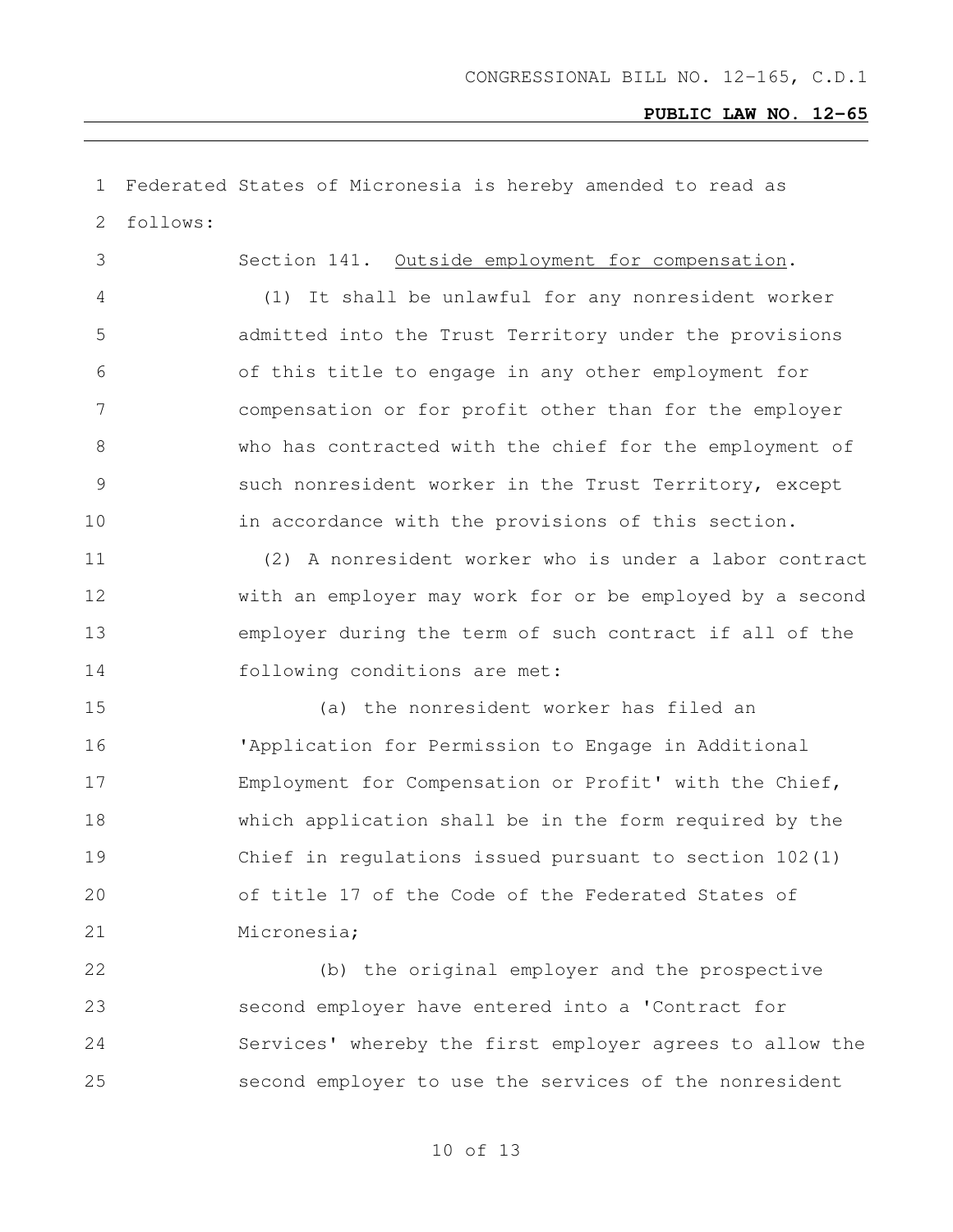| $\mathbf 1$    |          | worker. Such contract shall be filed with the Chief and     |
|----------------|----------|-------------------------------------------------------------|
| $\overline{2}$ |          | shall contain, at a minimum, such provisions as the         |
| 3              |          | Chief shall, by regulation, require; and                    |
| 4              |          | (c) the second employer has met all of the                  |
| 5              |          | requirements of this chapter for hiring nonresident         |
| 6              |          | workers and has paid a fee, the amount of which shall       |
| 7              |          | not be less than \$1,000 and shall be set forth in          |
| 8              |          | regulations issued pursuant to section 102(1) of title      |
| $\mathcal{G}$  |          | 17 of the Code of the Federated States of Micronesia.       |
| 10             |          | (3) Any employment of a nonresident worker in a manner      |
| 11             |          | not provided for by this section shall constitute           |
| 12             |          | sufficient ground and cause for deportation and the         |
| 13             |          | Chief of the Division of Labor shall communicate to the     |
| 14             |          | Secretary of the Department of Justice any violation of     |
| 15             |          | this section and the Secretary shall institute              |
| 16             |          | deportation proceedings against the alien worker if in      |
| 17             |          | the opinion of the District Administrator such would be     |
| 18             |          | in the best interest of the public.                         |
| 19             |          | (4) Violation of the provisions of this section by an       |
| 20             |          | employer or nonresident worker shall also be subject to     |
| 21             |          | penalties prescribed by section 167 of this title."         |
| 22             |          | Section 7. Section 142 of title 51 of the Code of the       |
| 23             |          | Federated States of Micronesia is hereby amended to read as |
| 24             | follows: |                                                             |
| 25             |          | "Section 142. Change of employment.                         |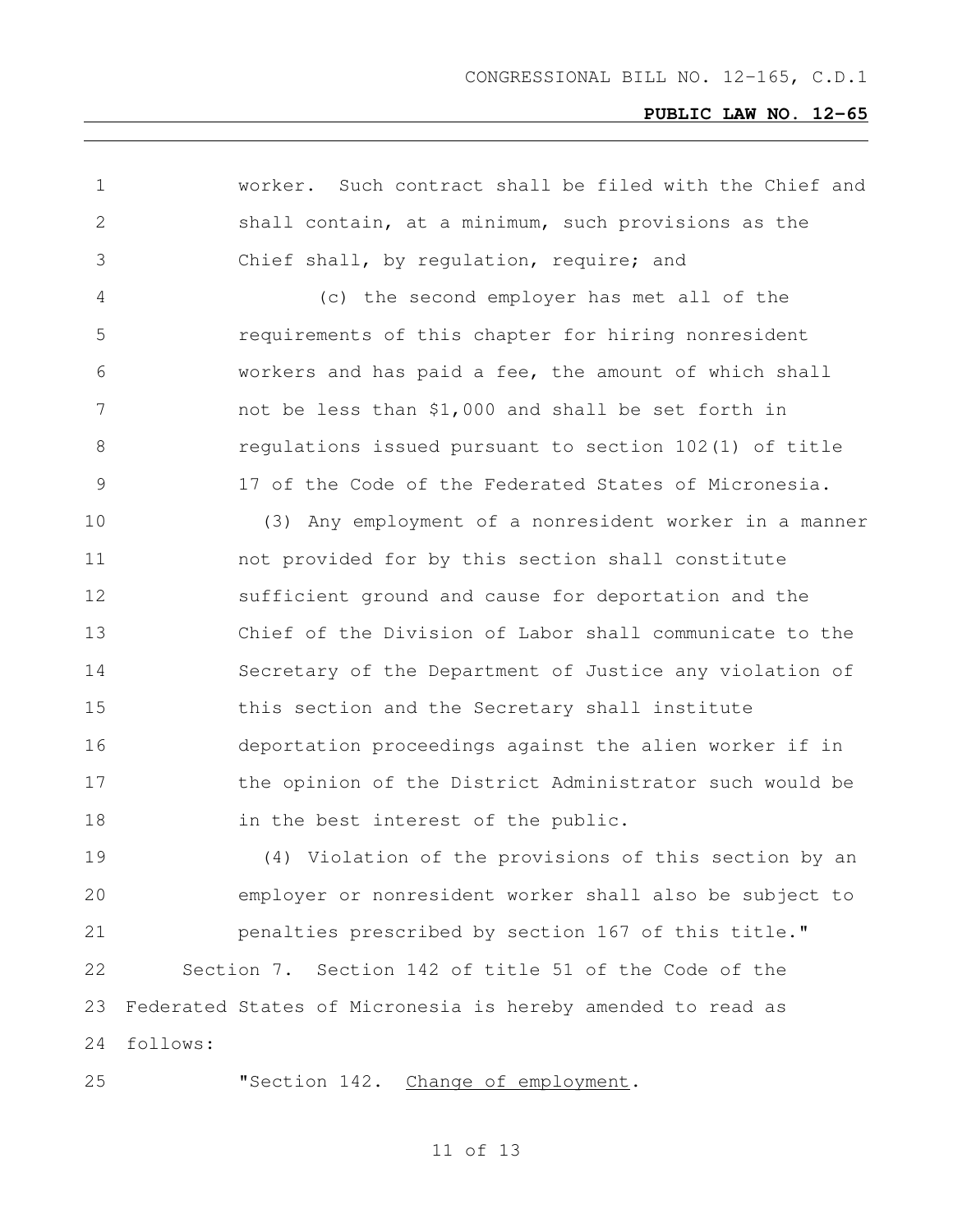(1) A nonresident worker who is under a labor contract with an employer shall not change his employer during the term of such contract, except in accordance with the provisions of this section.

 (2) Before a nonresident worker can work for or be employed by an employer different than his previous employer, he shall first be required to apply for a permit reflecting his change of employment and pay a fee, except that citizens and nationals of the United States, for the duration of the Compact of Free Association, and citizens and nationals of the Republic of the Marshall Islands or the Republic of Palau shall 13 not be required to pay a fee.

 (3) The amount of the fee required by subsection (b) of this section, which shall not be less than \$1,000, and the circumstances under which a change in employment status may be granted shall be set forth in regulations issued pursuant to section 102(1) of title 17 of the Code of the Federated States of Micronesia. Fees collected as a result of this section shall be deposited into the fund established by section 113 of title 50 of 22 the Code of the Federated States of Micronesia."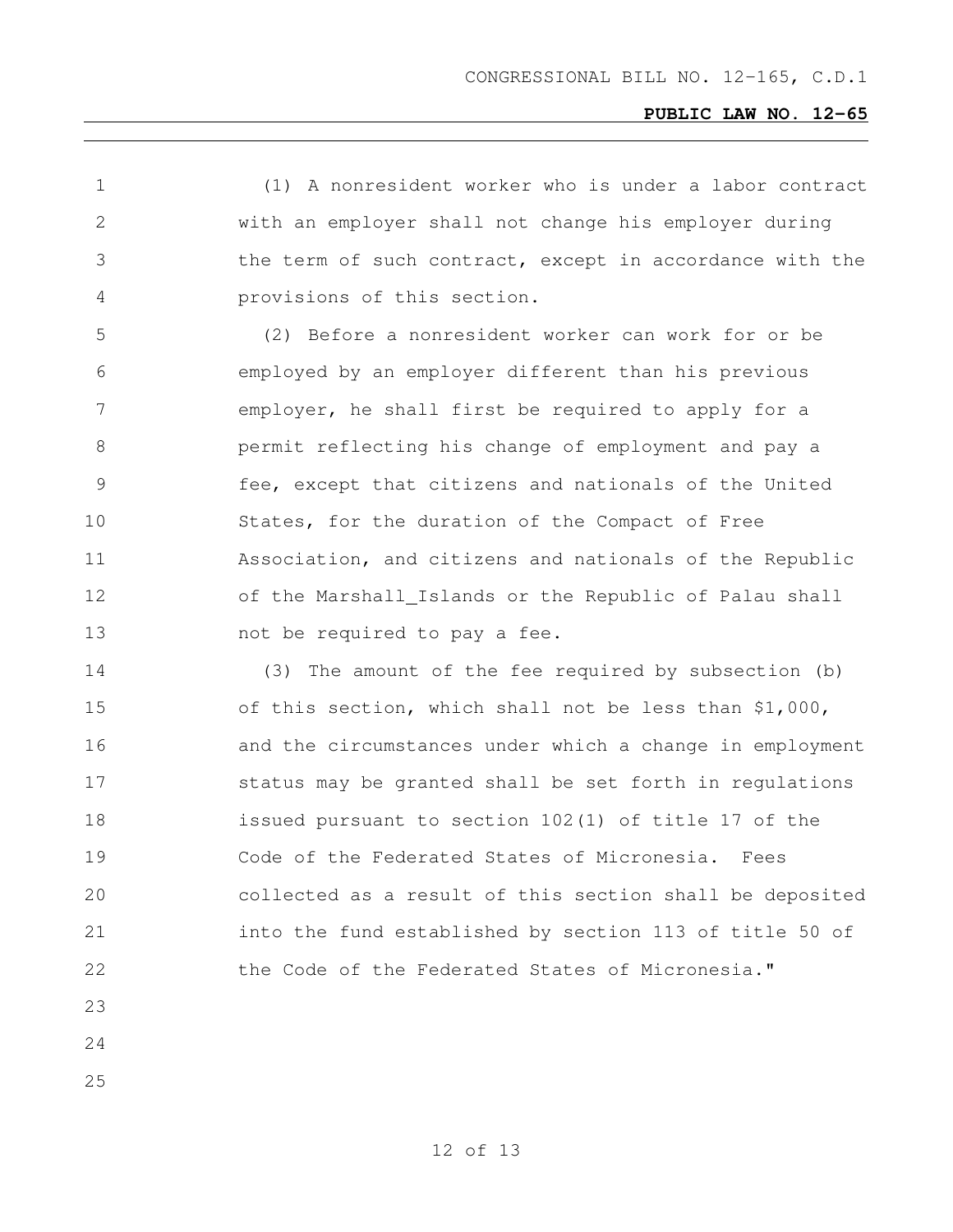| $\mathbf 1$      |                                                             |  |
|------------------|-------------------------------------------------------------|--|
| $\sqrt{2}$       |                                                             |  |
| $\mathfrak{Z}$   |                                                             |  |
| $\overline{4}$   |                                                             |  |
| 5                |                                                             |  |
| $6\,$            |                                                             |  |
| $\boldsymbol{7}$ | Section 8. This act shall become law upon approval by the   |  |
| 8                | President of the Federated States of Micronesia or upon its |  |
| 9                | becoming law without such approval.                         |  |
| 10               |                                                             |  |
| 11               |                                                             |  |
| 12               |                                                             |  |
| 13               | December 26, 2002                                           |  |
| 14               |                                                             |  |
| 15               |                                                             |  |
| 16               |                                                             |  |
| 17               |                                                             |  |
| 18               | /s/ Leo A. Falcam                                           |  |
| 19               | Leo A. Falcam<br>President                                  |  |
| $20$             | Federated States of Micronesia                              |  |
| $21$             |                                                             |  |
| 22               |                                                             |  |
| 23               |                                                             |  |
| 24               |                                                             |  |
| 25               |                                                             |  |